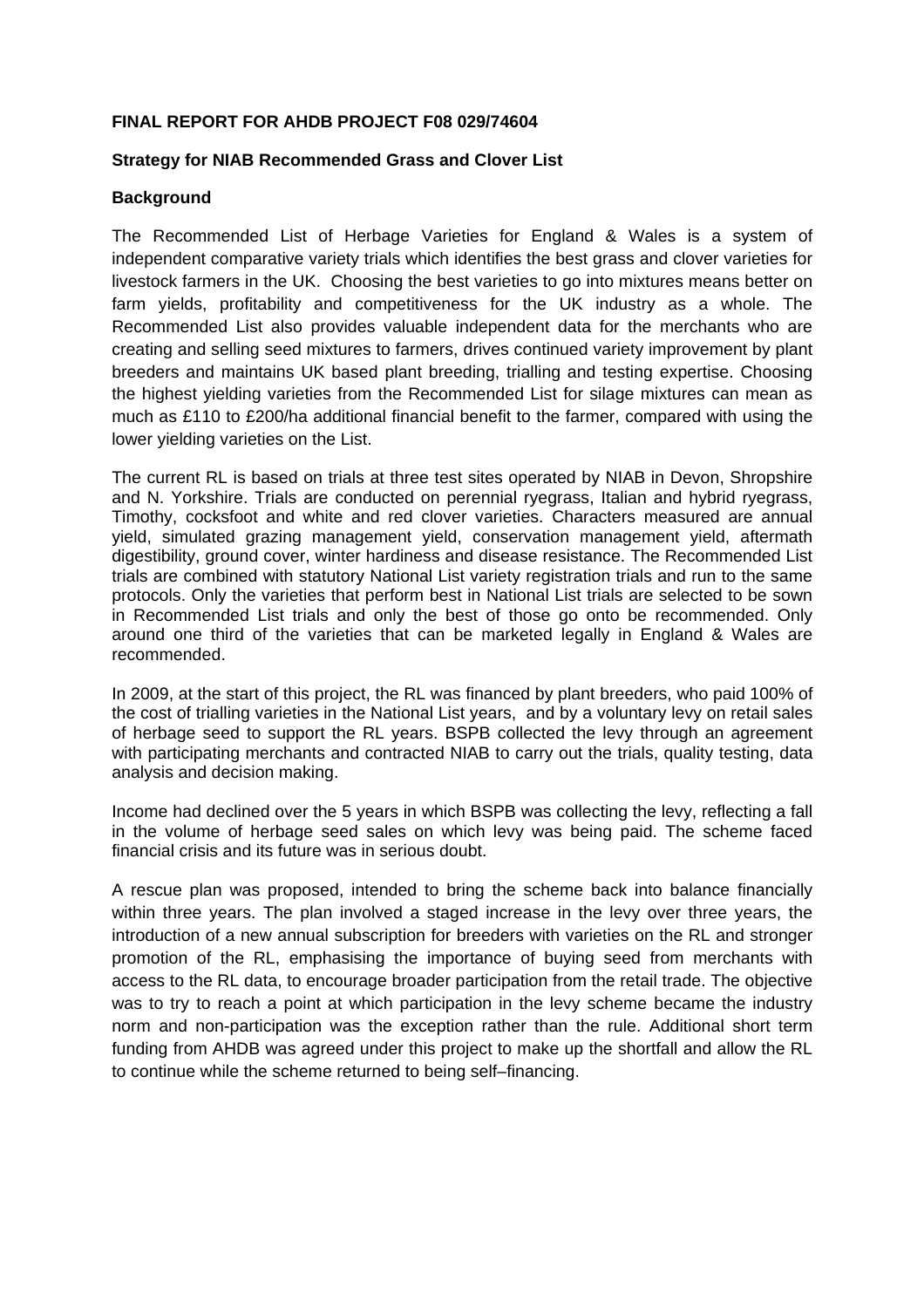### **Activity and results**

A Herbage Varieties Guide Advisory Group was established, chaired by Mary Vickers from EBLEX and with representation from levy paying merchants, NFU, Dairy Co, NIAB, plant breeders, BGS and BSPB. The Group met every six months and gave guidance on the scheme finances, communications initiatives and protocols for tests and trials.

The scheme was successfully returned to self-financing through staged levy increases, the introduction of a new subscription for breeders with varieties on the RL, one-off contributions from NFU and HCC and the support from AHDB through this project. The Advisory Group set a target of building a reserve of 75% of one year's operating cost. The outcome and forward projection at Figure 1 below, shows that the scheme has achieved this, helped by significantly higher than anticipated seed sales in 2010. Five additional merchants joined the scheme during the period of this grant.

| Herbage Recommended Lists Balance Sheet                  |              |              |            |            |            |             |            |             |
|----------------------------------------------------------|--------------|--------------|------------|------------|------------|-------------|------------|-------------|
|                                                          |              |              |            |            |            |             |            |             |
|                                                          |              |              |            |            |            |             |            |             |
|                                                          |              |              |            |            |            |             |            |             |
|                                                          | 2007         | 2008         | 2009       | 2010       | 2011       | 2012.00     | 2013.00    | 2014.00     |
| Levvy rate p/kg                                          | 2.6          | 2.6          | 3.2        | 3.5        | 3.62       | 3.73        | 3.84       | 3.96        |
| Income                                                   |              |              |            |            |            |             |            |             |
| Levy                                                     | 96,481.30    | 91,049.41    | 139,373.76 | 170,779.00 | 135,000.00 | 139, 196.10 | 143,371.98 | 147,673.14  |
| <b>NFU</b>                                               | 0.00         | 0.00         | 5,000.00   |            |            |             |            |             |
| <b>AHDB</b>                                              | 0.00         | 0.00         | 20,000.00  | 10,000.00  | 5,000.00   |             |            |             |
| HCC                                                      | 0.00         | 0.00         | 5,000.00   |            |            |             |            |             |
| <b>Breeders subs</b>                                     | 1,000.00     | 1,250.00     | 21,760.00  | 21,960.00  | 21,500.00  | 22, 145.00  | 22,809.35  | 23,493.63   |
| Surplus carried forward                                  |              |              |            | 55,748.68  | 113,487.68 | 124987.68   | 131828.78  | 138875.10   |
| Total                                                    | 97.481.30    | 92,299.41    | 191,133.76 | 258,487.68 | 274,987.68 | 286, 328.78 | 298,010.10 | 310,041.87  |
| Direct cost of the RL                                    | 116,246.05   | 122,375.38   | 135,385.08 | 145,000.00 | 150,000.00 | 154500.00   | 159135.00  | 163909.05   |
| <b>Balance</b>                                           | $-18,764.75$ | $-30,075.97$ | 55,748.68  | 113,487.68 | 124,987.68 | 131,828.78  | 138,875.10 | 146, 132.82 |
| % of 1 year cost                                         |              |              | 41.2       | 78.3       | 83.3       | 85.3        | 87.3       | 89.2        |
| Assumptions                                              |              |              |            |            |            |             |            |             |
| Levy increased by 3% inflation pa                        |              |              |            |            |            |             |            |             |
| NIAB charges increased by 3% inflation pa                |              |              |            |            |            |             |            |             |
| Tonnage on which levy collected 5 year average minus 10% |              |              |            |            |            |             |            |             |
| Breeders subscriptions increased by 3% inflation         |              |              |            |            |            |             |            |             |

# **Figure 1.**

A key objective for the Advisory Group has been to raise the profile of the scheme, in particular with farmers, to encourage them to improve their productivity by growing better grass varieties and to buy their seed from merchants participating in the levy scheme, thereby promoting the scheme and encouraging merchants to join. The main vehicle for this was a new RL booklet targeted at farmers, including the RLs with the data thought most valuable to farmers. The expertise and in kind support of Dairy Co and EBLEX staff and of Jessica Buss from BGS contributed greatly to the production of a farmer friendly booklet, funded from the sale of advertising. Distribution through Dairy Co, EBLEX, BGS, BSPB and the merchant trade reached around 50,000 copies in the final year of the project which meant that information about the RL was probably reaching all relevant farmers. Anecdotal evidence from those distributing the booklet at meetings and other events was that it was very well received and a valuable tool for increasing farmer awareness of the RL. The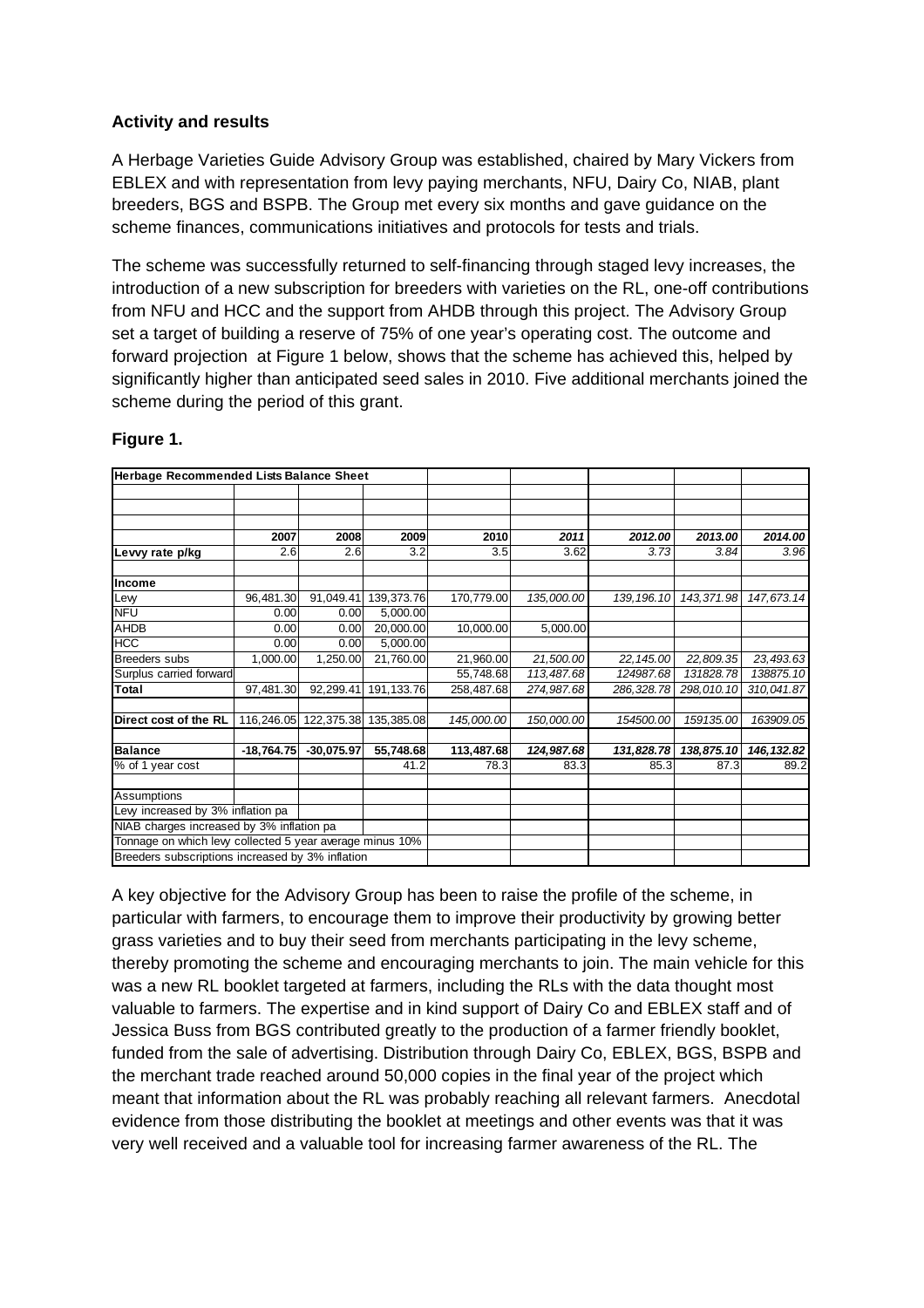booklet has also gone into colleges, thereby drawing the importance of using the best varieties to the attention of the next generation.

The RL and the levy scheme were also promoted to farmers and the trade at well-attended re-seeding days organised by BGS and AHDB at Harper Adams in 2010 and at Duchy College in 2011. Presentations were given on the RL and the benefits of using recommended varieties and levy payers had trade stands promoting their own companies and the RL at both.

NIAB hosted levy payer demonstration days at RL trial sites and the RL was also promoted by AHDB, BGS, NIAB, breeders and merchants at the major grassland events including Grasslands & Muck and the Dairy Event and in the press. All of this has raised awareness and also helped farmers and merchants to understand the value of the list, how to use it and the benefits of growing recommended varieties.

The advisory group has allowed the RL to be run as a true cross industry initiative with participation from all the key players and ensured that the List and the testing system are relevant to the industry and that the results reach it.

# **The Future**

At the start of 2011, the future looked positive for the scheme. The objectives set out in the business plan given originally to AHDB had been met and the scheme had been restored to self-financing. The parties involved in the project had agreed to continue to work together through an advisory group to continue to ensure cross industry input into the RL and to promote it.

However, a number of important levy paying merchants had become increasingly concerned that the system for financing the RL through a voluntary levy on retail sales was unfair, as several large retail merchants were not participating and the strategy devised by the advisory group of raising the profile of the scheme in order to draw other participants into it had not worked as hoped. Despite having been consulted and having the opportunity to participate in the discussions through the advisory group, they were also unhappy that a significant amount of RL data (though not the whole data set) had been made available directly to farmers as part of that strategy and they no longer perceived a tangible benefit to them from their participation in the scheme.

This group of 5 merchants, accounting for around £45,000 of levy payments annually, gave notice in summer 2011 of their intention to resign from the scheme if there were no changes to make participation mandatory and inclusive. A 6-month review period was agreed during which time BSPB would talk with AHDB and other interested parties to review the RL and its funding arrangements and make proposals for the future.

BSPB has appointed a consultant, Dr Jim McVittie to undertake this review and he is due to report at the end of October 2011.